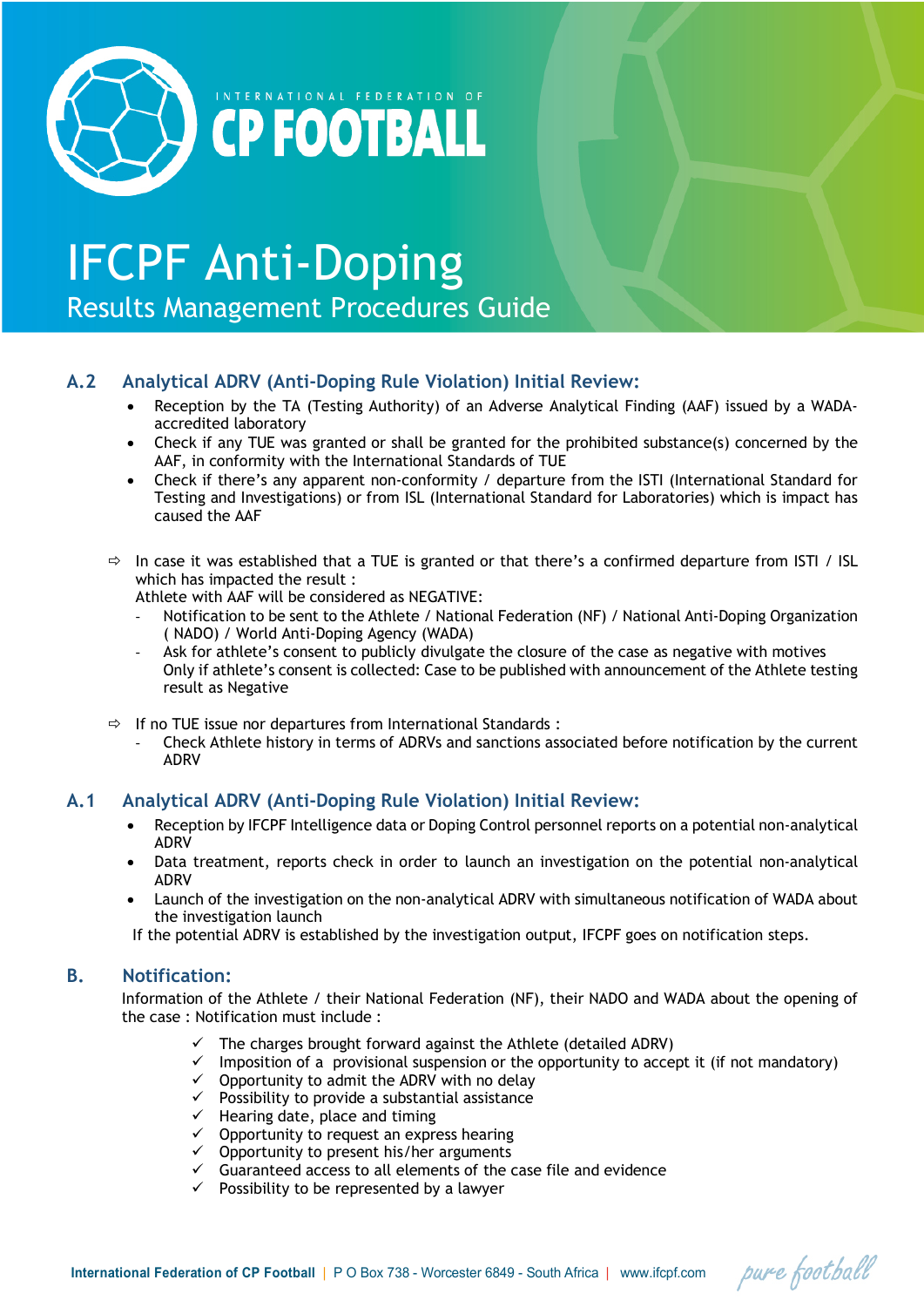- $\checkmark$  Opportunity to hire an interpreter at own expenses of the Athlete
- Right to request B sample analysis on his own expense within a deadline of 7 days from confirmed athlete notification reception date :
	- **•** If B sample analysis requested after deadlines : request rejected
	- If B sample analysis requested within deadlines:
		- o Athlete information of :
- \*B sample opening date, place and time

\*his right to be present at the B sample opening session and during analysis as well \*his right to have a copy of the Analytical file package of both samples A and B

- $\circ$  If there's a difference between A and B samples analysis results  $\rightarrow$  Athlete test result is declared NEGATIVE
- o If B sample analysis result confirms A sample one: renewal of athlete's notification about the ADRV confirmation + provisional suspension imposition + hearing details etc…

## **C. Provisional Suspension (PS):**

- If the AAF concerns a non-specified prohibited substance : PS imposition is mandatory upon athlete notification by the AAF
- If the AAF concerns a specified prohibited substance or a non-analytical ADRV : PS imposition is not mandatory but remains possible between Notification and Final audience and Decision steps.
	- $\Rightarrow$  A PS is imposed only if the Athlete was given the opportunity to:
	- Have an expedited hearing on a timely manner, or
	- Have his final hearing as soon as the PS is imposed.
	- $\Rightarrow$  A PS is cancelled only if:
	- The Athlete established that the ADRV was caused by a contaminated product
	- B sample analysis revealed the athlete test result as negative and it is still possible to the athlete to reintegrate a competition (even after it began) since that does not affect the overall competition
	- $\Rightarrow$  A PS is removed only in the following cases :
	- ADRV file with an obvious defect or deviation
	- Presenting tough and defendable arguments highlighting the absence of fault or carelessness ...
	- De facto existence showing that PS would be unfair before the final hearing
	- If the case shows :
	- ADRV immediate admission
	- Hearing right waive
	- Consequences acceptance declaration
	- $\Rightarrow$  No hearing before Decision to be taken by a Disciplinary Committee whose decision must include all ADRV details, its consequences and that decision motives and patterns.

### **D. Audience (ensured by relevant Disciplinary Committee):**

- **Composition:**
	- At least 3 members
	- Preferably independent members
	- Mandatory to have at least one independent member not involved within the original organization nor the concerned sport
	- Possible presence of members related to the original organization or the concerned sport
- **Sanction:**
	- Adequate sanction to be decided by the Disciplinary Committee, to run from the (last appeal) hearing date

pure football

Respect of conditions for reducing or increasing suspension periods